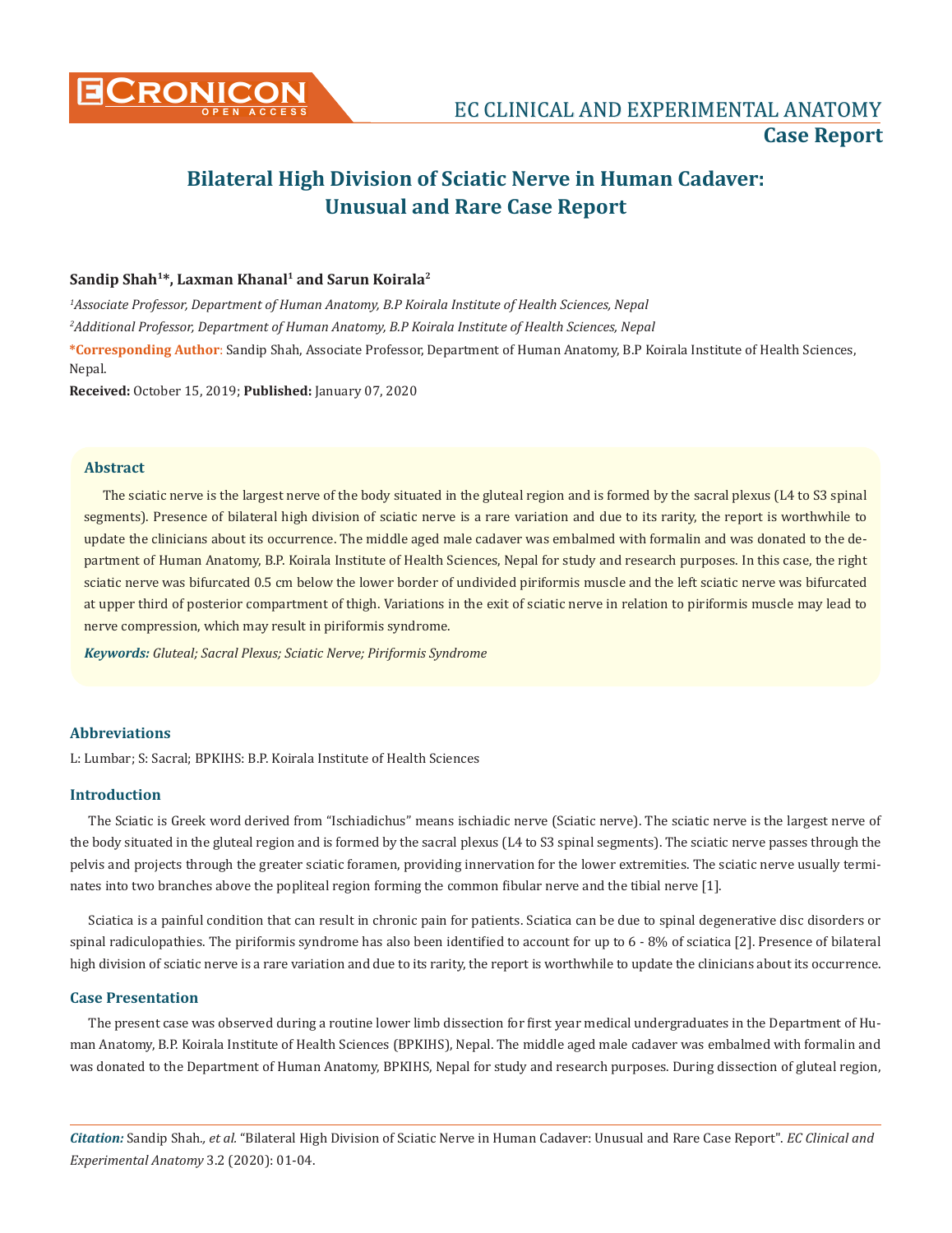we observed high division of sciatic nerve on both side (Figure 1). On right side, we observed high division of sciatic nerve 0.5 cm below the lower border of undivided piriformis muscle (Figure 2). On left sided dissection of gluteal region and posterior compartment of thigh, the sciatic nerve was bifurcated at upper third of posterior compartment of thigh (Figure 3).



*Figure 1: Photographic illustration of dissected gluteal region: Right Sciatic Nerve (RSN) divided into tibial nerve (TN) and common peroneal nerve (CPN) below lower border of piriformis muscle (PM) and undivided left sciatic nerve (LSN).*



*Figure 2: Photographic illustration of dissected right gluteal region: On right side, we observed high division of sciatic nerve 0.5 cm below the lower border of undivided piriformis muscle. Right Sciatic Nerve (RSN) divided into tibial nerve (TN) and common peroneal nerve (CPN).*

*Citation:* Sandip Shah*., et al.* "Bilateral High Division of Sciatic Nerve in Human Cadaver: Unusual and Rare Case Report". *EC Clinical and Experimental Anatomy* 3.2 (2020): 01-04.

02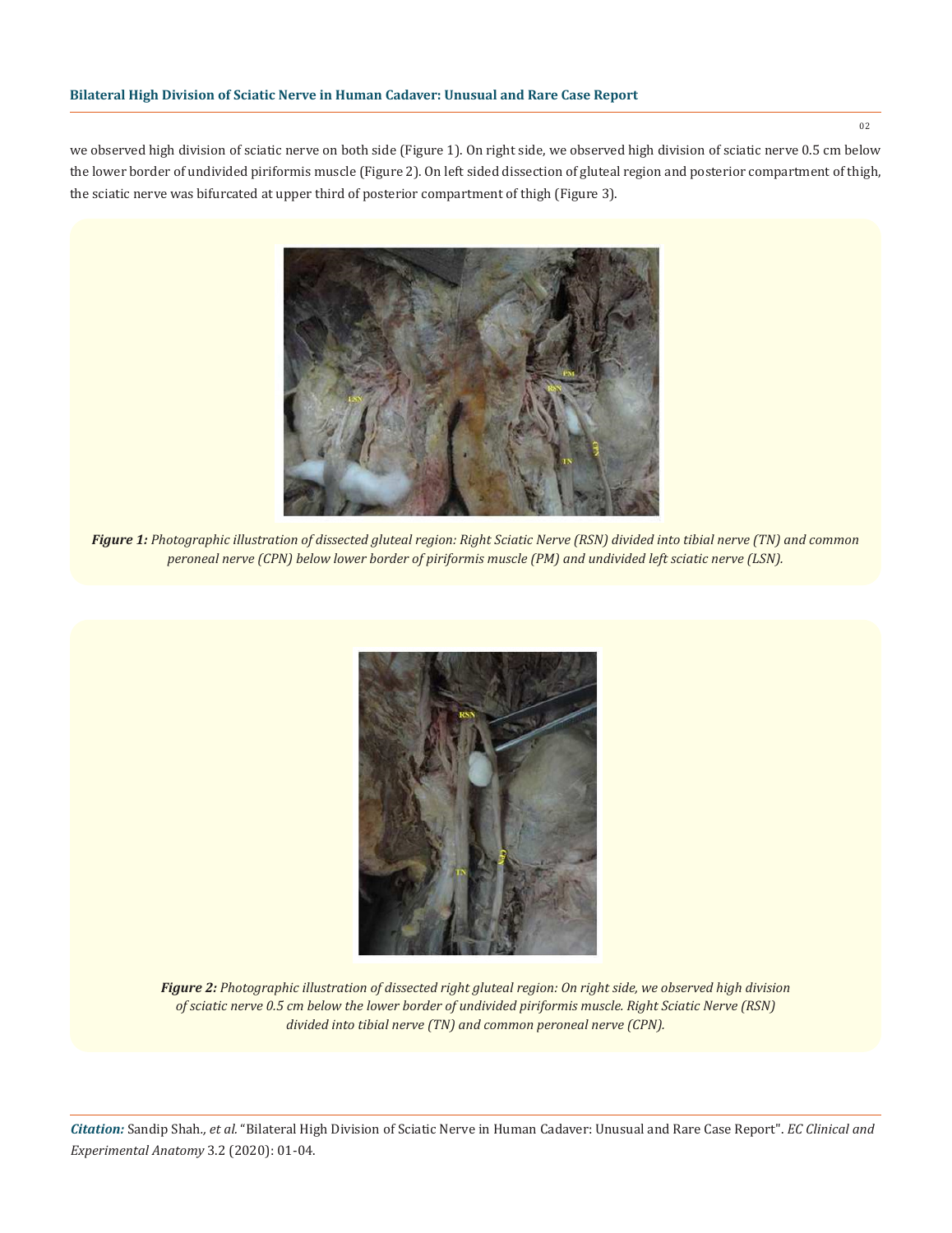

*Figure3: Photographic illustration: On left sided dissection of gluteal region and posterior compartment of thigh, the sciatic nerve was bifurcated at upper third of posterior compartment of thigh. Left Sciatic Nerve (LSN) divided into tibial nerve (TN) and common peroneal nerve (CPN); Rectus Femoris muscle (RF); Semimembranous muscle (SM) and Semitendinous Muscle (ST).*

#### **Discussion**

Sciatic Nerve usually divides in the upper angle of popliteal fossa to Common peroneal and Tibial Nerve [3]. Piriformis is the key muscle of the gluteal region. It originates from the anterior border of the second to fourth sacral segment, from the upper margin of the greater sciatic notch, and from the sacrotuberous ligament. Variations in the exit of sciatic nerve in relation to piriformis muscle may lead to nerve compression, which may result in piriformis syndrome. High division of sciatic nerve may lead to incomplete block of sciatic nerve during popliteal block anaesthesia [4]. In the majority of the population, the sciatic nerve passes completely under the piriformis muscle, but in a small portion of cases one of the divisions of the sciatic passes through or over the muscle [5].

Beaton and Anson have classified the relation of sciatic nerve to piriformis muscle in 120 specimens in 1937 and 240 specimens in1938 into six types [6,7].

Their classification is as follows:

- Type 1: Undivided nerve below undivided muscle
- Type 2: Divisions of nerve between and below undivided muscle
- Type 3: Divisions above and below undivided muscle
- Type 4: Undivided nerve between heads
- Type 5: Divisions between and above heads
- Type 6: Undivided nerve above undivided muscle.

Various studies had reported about the high division of sciatic nerve in gluteal region. Shewale., *et al.* had reported 11.11% of sciatic nerve division in the gluteal region [8]. In the study done by Anbumani., *et al.* high division of right sciatic nerve was found in 8% of specimens. 4% of sciatic nerve divided in the gluteal region and 4% in the mid-thigh region [9].

03